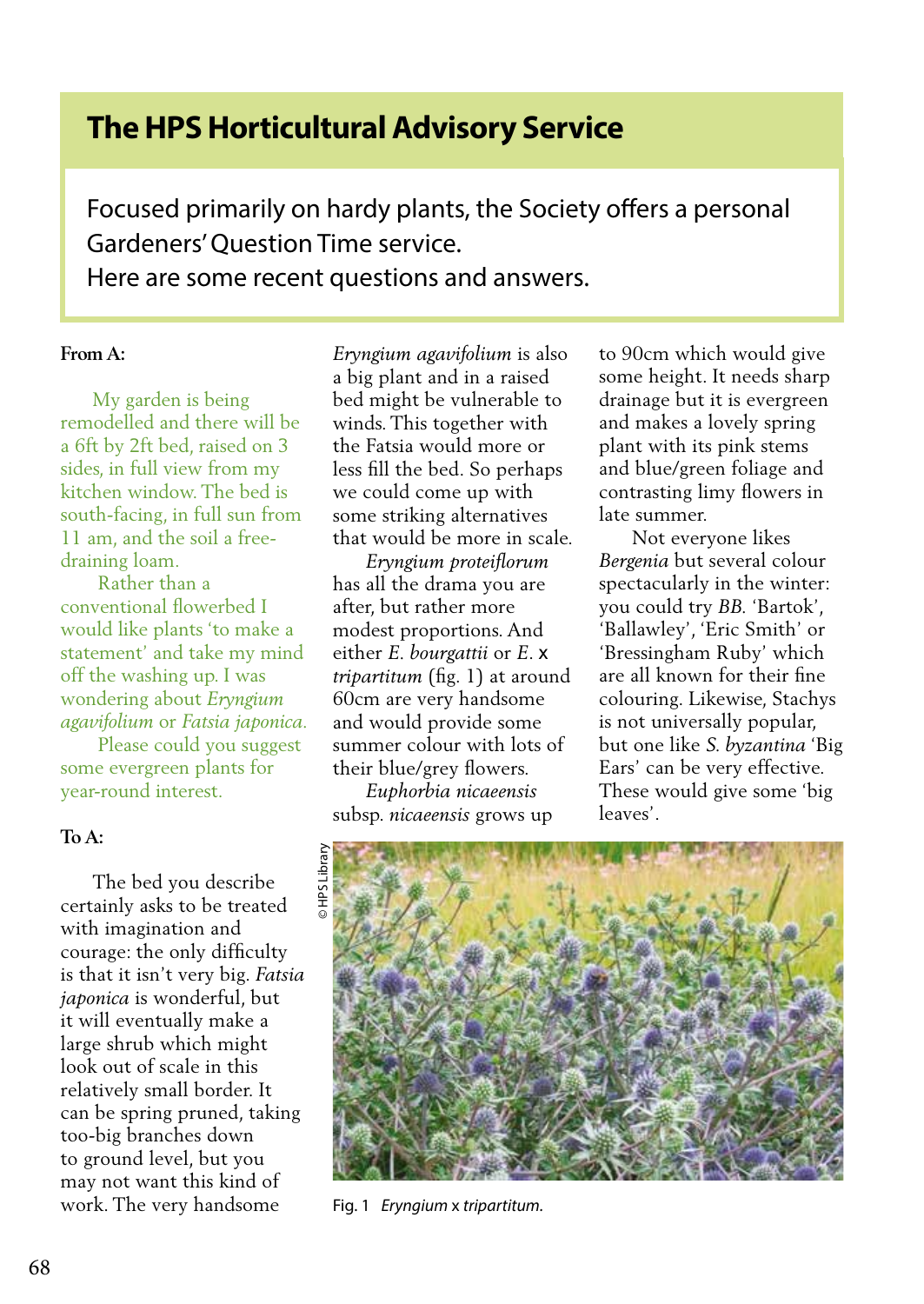For something spiky, you might consider one of the smaller *Phormium* like the variety 'Bronze Baby'. It isn't bone hardy, but with good drainage and shelter from cold winds should be OK. And although *Dierama* are not necessarily evergreen, their light and arching habit and beautiful summer flowers would look lovely and provide windresistant height.

 A plant that certainly makes a statement is *Celmisia semicordata* with silvery-looking leaves

and large, pure white daisy flowers. These New Zealanders are a bit fussy, liking to hold centre stage with plenty of room and fresh air around them, but they can look very striking.

 It is stating the obvious to say that any of the sunloving shrubby herbs would like this bed but their foliage is not large and may not be to your liking. But the purple-leaved sage can look marvellous (fig. 2) as can some of the feathery santolinas.

 Finally, do make the most of the well-baked conditions in this bed by planting small bulbs for spring colour among all the dramatic foliage. Try *Iris danfordiae, Tulipa tarda* and *Puschkinia*. *Scilla peruviana* with its inky blue flowers would be worth trying too. And in late summer, scented white *Gladiolus murielae*  (syn. *Acidanthera*) would steal the show.

 Best wishes with your plans.

### **From B**:

 I have great difficulty with *Aster* x *frikartii*  'Mönch'. I sent for three plants which have been potted up for some months but as yet there is no sign of life. They have been in my greenhouse ever since I received them in the autumn. Can you give me any advice please.

### **To B:**

 Sorry that your plants seem to be doing badly. *Aster* x *frikartii* 'Mönch' is a hybrid of two alpine types of 'Michaelmas Daisy' which tells us that it likes good drainage and a not too rich soil. It also very much resents being disturbed in the autumn, so that it often succumbs to winter wet and cold combined.

 So this might indicate that your plants really did not like being potted up in (possibly) too good a soil in the autumn when their inclination was to go into 'hibernation'. Also in your eagerness to spur them into growth, might they have

had too much water?

 Spring would be a good time to get replacements however, and planting them in a not too rich or damp situation should ensure that they establish properly.

Do hope that this helps.



Fig. 2 The purple-leaved sage, S*alvia officinalis* 'Purpurascens'.